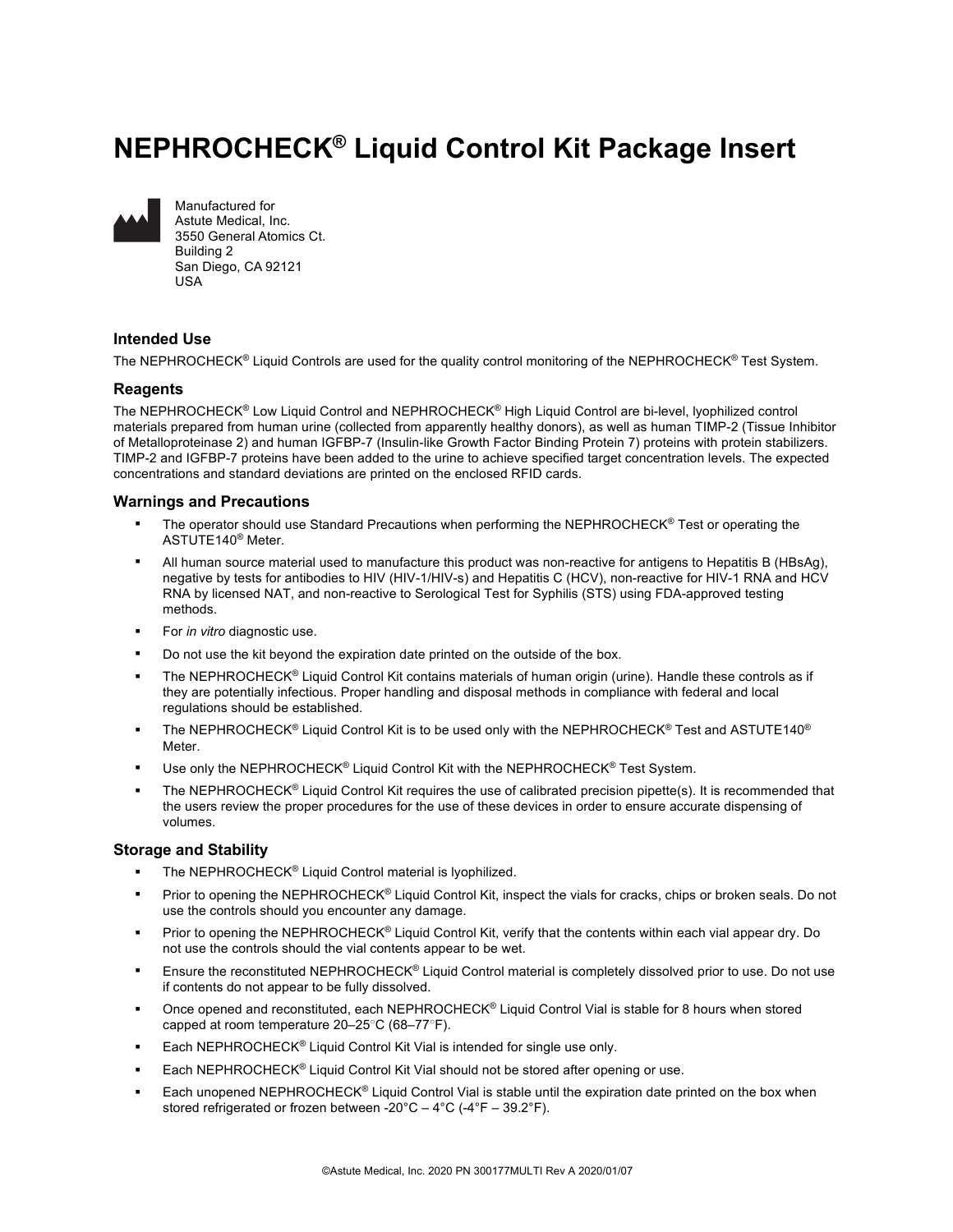#### **Materials Provided**

NEPHROCHECK® Liquid Control Kit (part number 500013) containing:

- NEPHROCHECK<sup>®</sup> High Liquid Control **CONTROL H** ...... 1 x 500 µL (lyophilized)
- NEPHROCHECK<sup>®</sup> Low Liquid Control **CONTROL** L ........ 1 x 500 µL (lyophilized)
- **NEPHROCHECK<sup>®</sup> High Liquid Control RFID Card RFID CONTROL H** ...................1
- NEPHROCHECK<sup>®</sup> Low Liquid Control RFID Card **RFID** CONTROL 1 ...................1
- § NEPHROCHECK® Liquid Control Kit Package Insert ......................................1

#### **Materials Required But Not Provided**

- § ASTUTE140® Meter Kit (PN 500017)
- § NEPHROCHECK® Test Kit (PN 500011)
- NEPHROCHECK<sup>®</sup> Test Buffer Solution (included in the NEPHROCHECK<sup>®</sup> Test Kit)
- Calibrated precision pipette, capable of dispensing 100 µL and 500 µL
- Deionized water

#### **Quality Control Considerations**

Each NEPHROCHECK® Test cartridge contains two detection zones used as internal controls (one positive and one negative control). These positive and negative controls are run automatically with every sample, in order to confirm the integrity of the NEPHROCHECK® Test cartridge and the performance of the ASTUTE140® Meter. These controls are in addition to the external NEPHROCHECK® Liquid Controls.

Good Laboratory Practice suggests that the external NEPHROCHECK® Liquid Controls be tested:

- § Every 30 days
- With each new lot number of NEPHROCHECK<sup>®</sup> Test Kits
- With each new shipment of the NEPHROCHECK® Test Kits
- After ASTUTE140<sup>®</sup> Meter maintenance or servicing
- Should be used in accordance with local, state, and/or federal regulations or accreditation requirements

#### **Test Lot Registration**

#### **Prior to running the NEPHROCHECK® Liquid Control Kit, a NEPHROCHECK® Test lot must be registered.**

To register a test lot, perform the following steps:

- 1. Locate the NEPHROCHECK® Test RFID Card included in the NEPHROCHECK® Test Kit from the test lot to be registered.
- 2. Press the key to display the **Main Menu** (if registering the test lot immediately after successful log in, the **Main Menu** will automatically be displayed).
- 3. Use the navigation keys to highlight the **Operator Menu** icon.
- 4. Press the right soft key to display the **Operator Menu**.
- 5. When the **Operator Menu** is displayed, **Manage Lots** is highlighted. Press the right soft key to display the **Manage Lots** screen.
- 6. When the **Manage Lots** screen is displayed, **Manage Test Lots** is highlighted. Press the right soft key to display the **Registered Test Lots** screen.
- 7. On the **Registered Test Lots** screen, a list of all the previously registered test lots will be displayed. If the lot being registered appears on the list, it has already been registered and need not be registered again. Press the left soft key to return to the **Main Menu** and proceed to step 13. If the test lot does not appear on the list, proceed to step 8.
- 8. On the **Registered Test Lots** screen, press the right soft key to display the **Options** pop-up menu.
- 9. When the **Options** pop-up menu is displayed, **Print List** is highlighted. Use the  $(\blacktriangledown)$  key to highlight **Register Lot** and press the right soft key.
- 10. When prompted, hold the NEPHROCHECK® Test RFID Card for the test lot next to or against the numeric keypad to register the test lot information and select **OK** by pressing the right soft key.
- 11. If registered correctly, a screen displaying the test lot number, the test type and the analytes detected by the test will appear. Press the right soft key to select **Accept**. The test lot that was just registered should now appear in the list of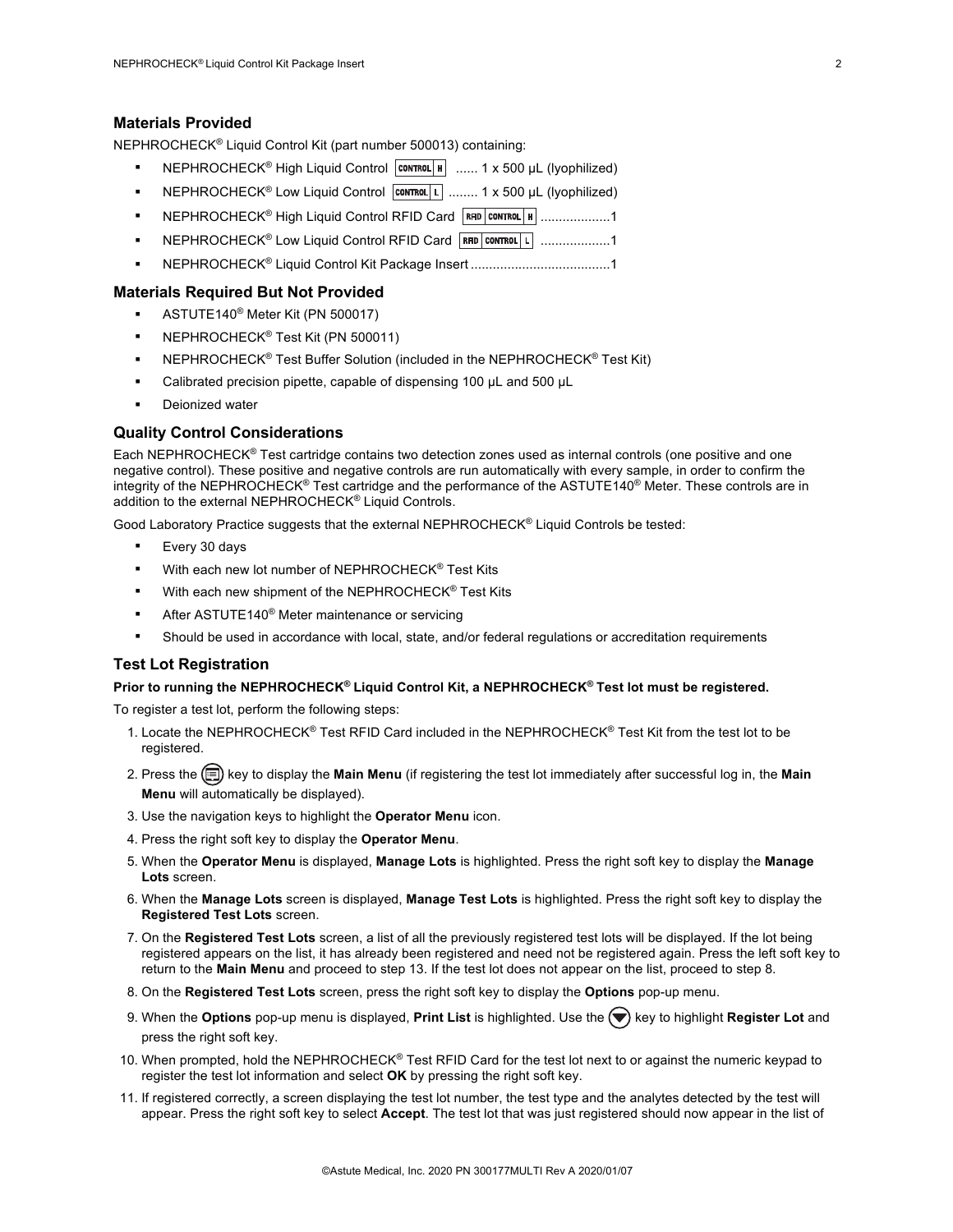registered test lots.

- 12. If registered incorrectly, an error message will appear. Press the right soft key to select **OK** and close the error message. Repeat steps 10–11. If registered incorrectly a second time, contact Astute Technical Support (See "Ordering and Contact Information" for contact information).
- 13. After use, place the NEPHROCHECK<sup>®</sup> Test RFID Card in its sleeve and return it to the kit from which it was removed. Once all the cartridges in the kit have been used, the NEPHROCHECK® Test RFID Card and the NEPHROCHECK® Test Kit may be discarded in accordance with local regulations.
- 14. To register another test lot, locate the NEPHROCHECK<sup>®</sup> Test RFID Card for the test lot to be registered and repeat steps 7–13.

#### **Liquid Control Lot Registration**

For each NEPHROCHECK® Liquid Control Kit, the liquid control registration process must be carried out twice using the supplied NEPHROCHECK<sup>®</sup> Liquid Control RFID Cards:

- Once for the NEPHROCHECK® **High** Liquid Control
- Once for the NEPHROCHECK® **Low** Liquid Control
- 1. From the **Operator Menu** on the ASTUTE140® Meter, select **Manage Lots** and then **Manage LQC Lots** to display the **Registered LQC Lots** screen. If the NEPHROCHECK® Liquid Control lot to be registered appears on the list, it has already been registered and need not be registered again. If the NEPHROCHECK<sup>®</sup> Liquid Control lot to be registered is not listed, display the **Options** pop-up menu, select **Register Lot** and, when prompted, register the control using the appropriate NEPHROCHECK® Liquid Control RFID card (See "Liquid Control Lot Registration" in the ASTUTE140® Meter User Manual for detailed instructions).
- 2. If registered correctly, a screen indicating that the liquid control lot number was successfully read from the NEPHROCHECK® Liquid Control RFID Card will appear and the lot number will be displayed. Follow the same procedure for the second level of controls.
- 3. For additional instructions, please refer to the ASTUTE140® Meter User Manual.

#### **Control Procedure**

Prepare each NEPHROCHECK® Liquid Control Kit Vial as follows:

- 1. Remove the cap from a single NEPHROCHECK® Liquid Control Vial (high or low).
- 2. Add 500 µL deionized water using a calibrated, precision pipette.
- 3. Recap the vial and invert the vial three times to mix.
- 4. Visually confirm the lyophilized material is completely dissolved before use.
- 5. Configure the ASTUTE140® Meter to test the first liquid control sample (See "External Liquid Quality Control" in the ASTUTE140® Meter User Manual for detailed instructions).
- 6. Remove a new NEPHROCHECK<sup>®</sup> Test cartridge and NEPHROCHECK<sup>®</sup> Test Conjugate Vial from the foil pouch and place on a flat surface.
- 7. Each NEPHROCHECK<sup>®</sup> Test Conjugate Vial contains a single conjugate bead. Remove the cap from the NEPHROCHECK® Test Conjugate Vial. Visually inspect the cap and vial to ensure that the conjugate bead has not adhered to the cap and is present in the vial. If the bead has adhered to the cap, place the cap on the vial and tap three times. Repeat if necessary until the bead drops into the vial. Do not touch the bead or attempt to remove the bead from the cap by any other means.
- 8. Pipette 100 µL of NEPHROCHECK<sup>®</sup> Test Buffer Solution (included in the NEPHROCHECK<sup>®</sup> Test Kit) into the conjugate vial containing the conjugate bead. This will result in reconstitution of the conjugate bead into solution.
- 9. Pipette 100 µL of reconstituted NEPHROCHECK<sup>®</sup> Liquid Control solution into the NEPHROCHECK<sup>®</sup> Test Conjugate Vial that now contains the reconstituted conjugate bead solution. Mix thoroughly (mix at least three times using the pipette tip).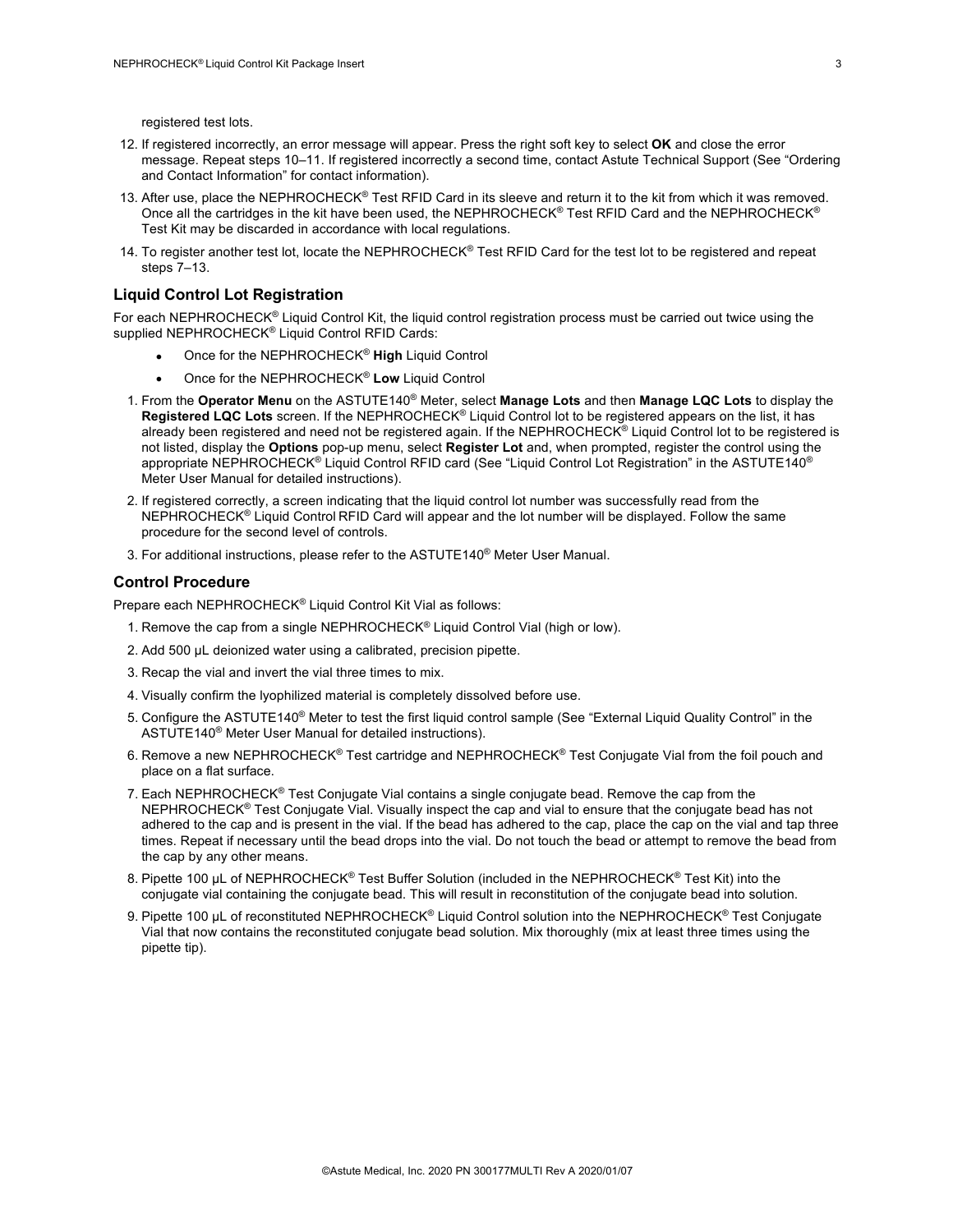10. Pipette 100 µL of mixed control sample solution into the designated sample port on the NEPHROCHECK® Test cartridge. Wait approximately one minute for the sample to be absorbed into the round well.



- 11. Using the grips on the side of the NEPHROCHECK® Test cartridge, position the cartridge inside the ASTUTE140® Meter drawer with the Astute Medical logo towards the inside of the meter drawer. Keep the NEPHROCHECK® Test cartridge horizontal and avoid tipping the test cartridge during placement into the ASTUTE140® Meter drawer.
- 12. Close the ASTUTE140<sup>®</sup> Meter drawer. In approximately 20 minutes the control result will be displayed (The NEPHROCHECK<sup>®</sup> Test incubation time must be ≤ 25 minutes from the sample incubation time set in the ASTUTE140<sup>®</sup> Meter). The ASTUTE140® Meter will display liquid control results numerically and as **Passed/Failed**.
- 13. Press the (▲) key to open the ASTUTE140<sup>®</sup> Meter drawer. Remove the NEPHROCHECK<sup>®</sup> Test cartridge and discard the cartridge, the control vial and the conjugate vial in accordance with local regulations.
- 14. Repeat steps 1-13 for the second NEPHROCHECK® Liquid Control Kit Vial.

## **NEPHROCHECK® Liquid Control Preparation Process**



#### **Results**

The ASTUTE140<sup>®</sup> Meter will compare the high and low control results with the expected values transferred to the meter's memory from the NEPHROCHECK® Liquid Control RFID Card.

The control results will be displayed with the word **Passed** if the procedure passed or **Failed** if it did not. A failed result will be reported if the liquid control results fall outside two standard deviations of the expected value. An **Invalid** result will be reported if the onboard controls fail. If the LQC procedure fails, run the LQC procedure again, using a new NEPHROCHECK® Test. If the procedure fails a second time, contact Astute Technical Support. Manufacturing default settings for acceptable control results are set at two standard deviations of the expected value.

Control results are stored in the ASTUTE140® Meter memory and may be accessed at any time (See the ASTUTE140® User Manual for instructions on accessing or managing test results).

#### **Expected Results**

NEPHROCHECK® Liquid Control RFID Cards for each control (high and low) are included in the NEPHROCHECK® Liquid Control Kit and contain information including the lot number and expiration date of the controls and the expected value (concentration) ranges of the proteins. This information is transferred from the NEPHROCHECK® Liquid Control RFID Card to the ASTUTE140<sup>®</sup> Meter during registration of the NEPHROCHECK<sup>®</sup> Liquid Control Kit. The lot number and expiration date can be accessed through the ASTUTE140® Meter at any time (See the ASTUTE140® Meter User Manual for instructions).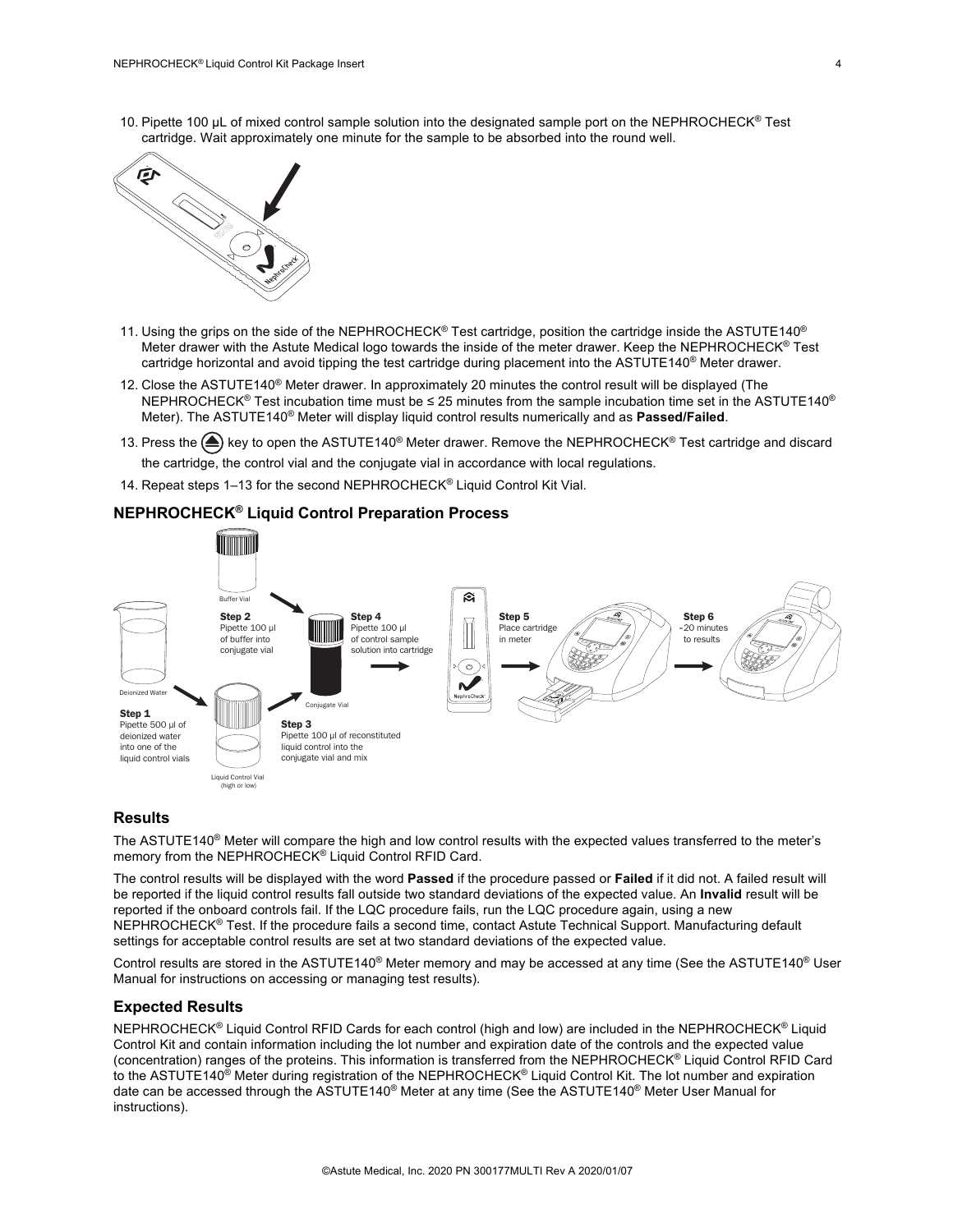Expected values are determined by testing the NEPHROCHECK® Liquid Controls with the NEPHROCHECK® Test during product manufacturing. The expected value ranges are determined from the average and standard deviation of these testing results.

The expected values transferred to the ASTUTE140® Meter's memory from the NEPHROCHECK® Liquid Control RFID Card represent the results that should be obtained using the NEPHROCHECK® Test. Failure to obtain the expected results may indicate that the test was not performed properly or that the test kit components were not functioning properly. If the expected control results are not obtained, do not report the NEPHROCHECK® Test results and repeat running the control(s). If the expected results are not obtained a second time, contact Astute Technical Support.

#### **Standardization**

The NEPHROCHECK® Liquid Controls are traceable to reference standard solutions that contain defined mass (concentration) of TIMP-2 and IGFBP-7 proteins, in accordance with EN ISO 17511. The NEPHROCHECK® Liquid Controls and NEPHROCHECK® Test are traceable to the same reference standard solutions.

#### **Limitations of the Procedure**

The ranges given for the expected values are intended only as guidelines. Laboratories should determine their ranges and standard deviations based on their own testing policies and tolerance limits.

#### **Ordering and Contact Information**

NEPHROCHECK® Liquid Control Kit (PN 500013)

For questions regarding the use or performance of the NEPHROCHECK® Liquid Control Kit or any Astute Medical, Inc. product, please contact Astute Technical Support.

Astute Medical, Inc. 3550 General Atomics Ct. Building 2 San Diego, CA 92121 USA Phone: +1 (855) 317-2788 (Monday thru Friday, 8am – 5pm PST) Email: technicalsupport@astutemedical.com Website: www.astutemedical.com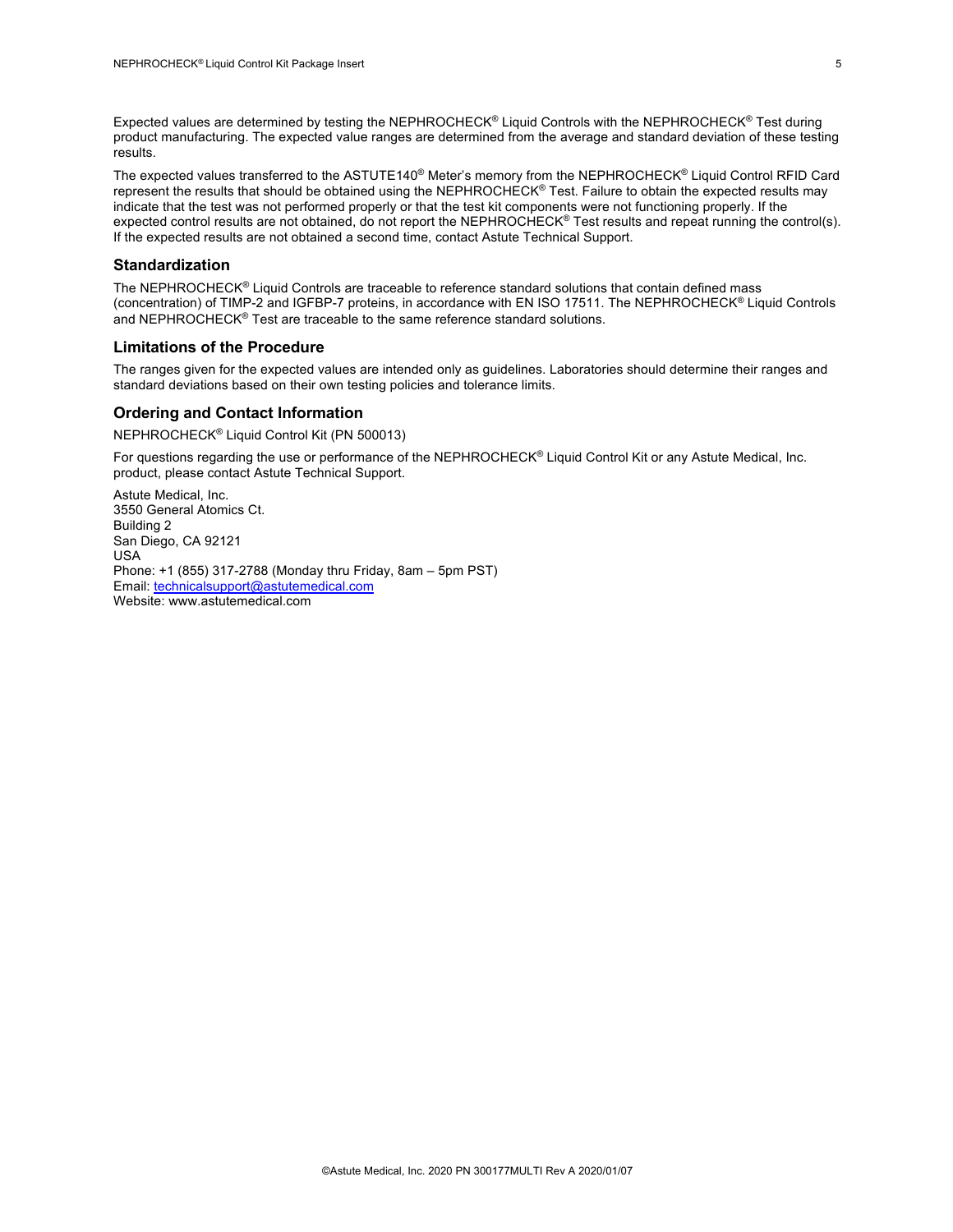## **Symbols Glossary**

| <b>Symbol</b>           | <b>Standard</b><br><b>Reference</b> | <b>Symbol Title</b>                   | <b>Symbol</b><br><b>Reference</b><br><b>Number</b> | <b>Symbol Description as Provided by</b><br>the Referenced Standard                                                      |
|-------------------------|-------------------------------------|---------------------------------------|----------------------------------------------------|--------------------------------------------------------------------------------------------------------------------------|
|                         | a                                   | Manufacturer                          | 5.1.1                                              | Indicates the medical device manufacturer, as<br>defined in EU Directives 90/385/EEC,<br>93/42/EEC and 98/79/EC.         |
| $ \mathbf{i} $          | a                                   | Consult instructions for<br>use       | 5.4.3                                              | Indicates the need for the user to consult the<br>instructions for use.                                                  |
| $ $ IVD $ $             | a                                   | In vitro diagnostic<br>medical device | 5.5.1                                              | Indicates a medical device that is intended to<br>be used as an <i>in vitro</i> diagnostic medical<br>device.            |
| <b>REF</b>              | a                                   | Catalogue number                      | 5.1.6                                              | Indicates the manufacturer's catalogue<br>number so that the medical device can be<br>identified.                        |
| <b>LOT</b>              | a                                   | Batch code                            | 5.1.5                                              | Indicates the manufacturer's batch code so<br>that the batch or lot can be identified.                                   |
|                         | a                                   | Use-by date                           | 5.1.4                                              | Indicates the date after which the medical<br>device is not to be used.                                                  |
|                         | a                                   | Do not re-use                         | 5.4.2                                              | Indicates a medical device that is intended for<br>one use, or for use on a single patient during<br>a single procedure. |
|                         | a                                   | Temperature limit                     | 5.3.7                                              | Indicates the temperature limits to which the<br>medical device can be safely exposed.                                   |
| 蛇                       | a                                   | Biological risks                      | 5.4.1                                              | Indicates that there are potential biological<br>risks associated with the medical device.                               |
| $\overline{\textbf{X}}$ | b                                   | Average, Sample<br>mean               | 1.15                                               | Arithmetic mean sum of random variables in a<br>random sample divided by the number of<br>terms in the sum               |
| $\Omega$                | b                                   | Standard deviation                    | 2.37                                               | Positive square root of the variance                                                                                     |
| <b>CONTENTS</b>         | c                                   | Contents                              |                                                    | Contents                                                                                                                 |
| <b>EXPECTED VALUES</b>  | C                                   | <b>Expected Values</b>                |                                                    | <b>Expected values</b>                                                                                                   |
| CONTROL   H             | C                                   | <b>High Liquid Control</b>            |                                                    | <b>High Liquid Control</b>                                                                                               |
| <b>CONTROL</b>   L      | c                                   | Low Liquid Control                    |                                                    | Low Liquid Control                                                                                                       |
| RFID CONTROL   H        | c                                   | RFID Card High Liquid<br>Control      |                                                    | <b>RFID Card High Liquid Control</b>                                                                                     |
| RFID CONTROL   L        | C                                   | RFID Card Low Liquid<br>Control       |                                                    | <b>RFID Card Low Liquid Control</b>                                                                                      |
| RFID LOT                | C                                   | <b>RFID Lot</b>                       |                                                    | <b>RFID Lot</b>                                                                                                          |
| LIQUID CONTROL KIT      | с                                   | Liquid Control Kit                    |                                                    | Liquid Control Kit                                                                                                       |

Legend for Standard Reference (designation number and title):

- a) ANSI/AAMI/ISO 15223-1 & ISO 15223-1 Medical Devices to be used with medical device labels, labeling and information to be supplied — Part 1: General requirements
- b) ISO 3534-1 Statistics Vocabulary and symbols Part 1: General statistical terms and terms used in probability
- c) Symbol containing explanatory text for clarity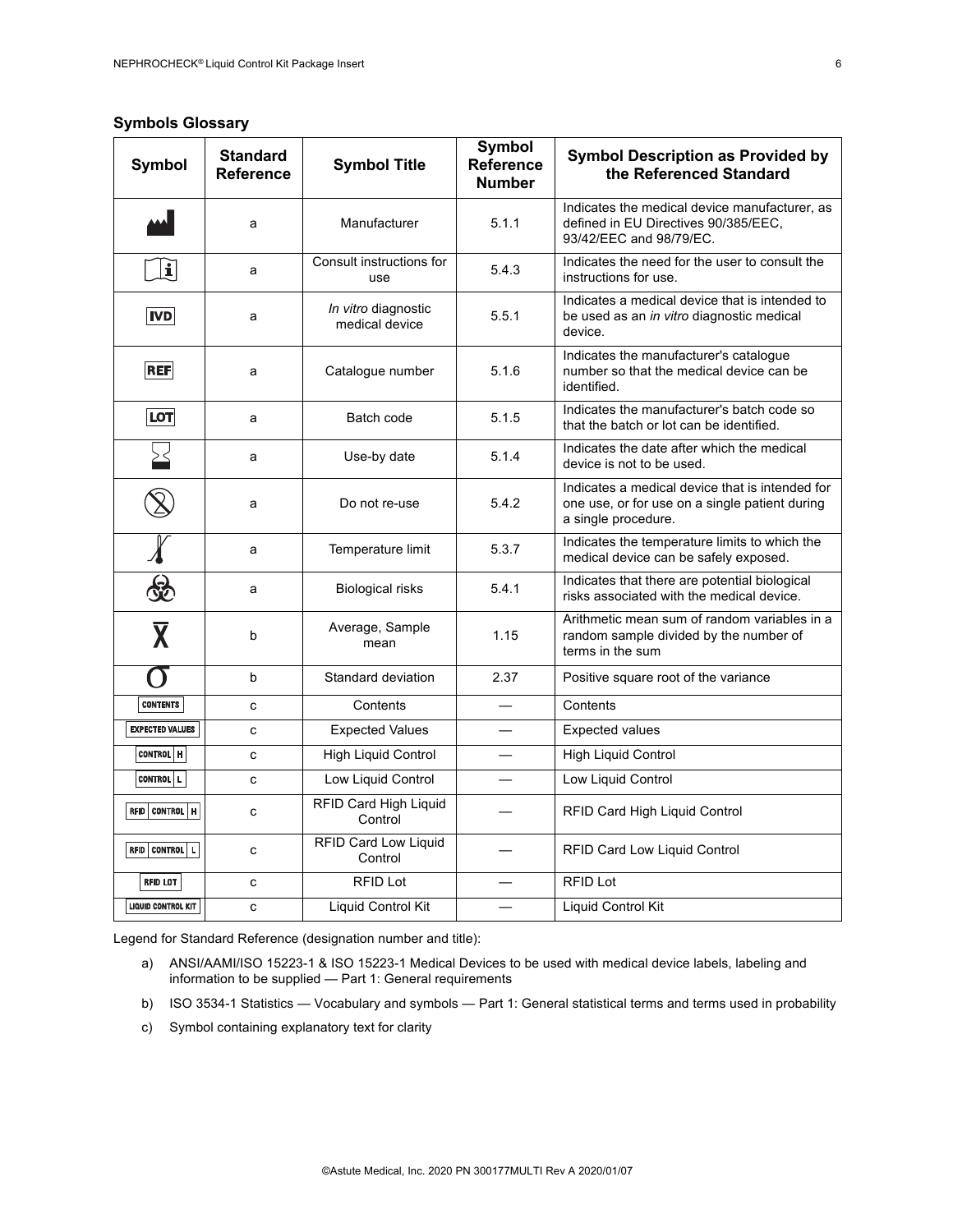#### **End User License Agreement**

PURCHASE AND/OR USE OF THIS PRODUCT SHALL CONSTITUTE ACKNOWLEDGMENT AND ACCEPTANCE OF THE TERMS AND CONDITIONS OF THIS END USER LICENSE AGREEMENT

Astute Medical, Inc. (together with its affiliates, "Astute") hereby grants to the purchaser/user ("you", "your") of this product the limited license to use this product solely for the purpose as specified on the approved label therefor. You hereby agree that you shall use this product solely for such purpose and for no other purpose.

If you do not agree with each of the terms and conditions set forth in this End User License Agreement, please contact Astute within ten (10) days after receipt of this product to return the unused and unopened product for a full refund.

LIMITED WARRANTY. FOR THE APPLICABLE WARRANTY PERIOD, ASTUTE WARRANTS THAT THIS PRODUCT SHALL BE (A) OF GOOD QUALITY AND FREE OF MATERIAL DEFECTS, (B) FUNCTION IN ACCORDANCE WITH THE MATERIAL SPECIFICATIONS REFERENCED IN THE PRODUCT MANUAL, AND (C) APPROVED BY THE PROPER GOVERNMENTAL AGENCIES REQUIRED FOR THE SALE OF PRODUCTS FOR THEIR INTENDED USE AS DESCRIBED IN THE APPLICABLE PRODUCT MANUAL OR INSERT THROUGHOUT THE PRINTED EXPIRATION DATE, OR IN THE CASE OF THE ASTUTE140® METER FOR A PERIOD OF TWELVE (12) MONTHS FROM THE DATE OF SHIPMENT (THE "LIMITED WARRANTY"). IF THIS PRODUCT FAILS TO MEET THE REQUIREMENTS OF THIS LIMITED WARRANTY, THEN AS YOUR SOLE REMEDY, ASTUTE SHALL EITHER REPAIR OR REPLACE, AT ASTUTE DISCRETION, THIS PRODUCT.

EXCEPT FOR THE LIMITED WARRANTY STATED IN THIS SECTION, TO THE EXTENT PERMITTED UNDER APPLICABLE LAW, ASTUTE DISCLAIMS ANY AND ALL WARRANTIES, EXPRESS OR IMPLIED, INCLUDING BUT NOT LIMITED TO, ANY WARRANTY OF MERCHANTABILITY, FITNESS FOR A PARTICULAR PURPOSE AND NON-INFRINGEMENT REGARDING THIS PRODUCT.

ASTUTE'S MAXIMUM LIABILITY FOR ANY CUSTOMER CLAIM SHALL NOT EXCEED THE NET PRODUCT PRICE PAID THEREFOR.

NO PARTY SHALL BE LIABLE TO ANY OTHER PARTY FOR SPECIAL, INCIDENTAL OR CONSEQUENTIAL DAMAGES, OR LOSS OF BUSINESS, PROFITS, DATA OR REVENUE, EVEN IF A PARTY RECEIVES NOTICE IN ADVANCE THAT THESE KINDS OF DAMAGES MIGHT RESULT.

The Limited Warranty above shall not apply if this product has been subjected to physical abuse, misuse, abnormal use, use inconsistent with the product manual or insert, fraud, tampering, unusual physical stress, negligence or accidents.

Any warranty claim pursuant to the Limited Warranty shall be made in writing within the applicable Limited Warranty period.

You agree to use this product in strict accordance with all applicable local, state and federal laws, regulations and guidelines, and industry practices.

You further agree that you shall not resell or otherwise transfer this product to any other person or entity, without the prior express written approval of Astute Medical, Inc. Information about commercial resale or distribution of the products of Astute Medical, Inc. may be obtained by e-mailing us at info@astutemedical.com or by writing to us at Astute Medical Inc., General Atomics Court, MS 02/641, San Diego, CA, 92121, USA.

No amendment or addition to this End User License Agreement shall be binding upon the parties unless reduced to writing and signed by the respective authorized officers of the parties.

©2020 Astute Medical, Inc. Astute Medical®, the AM logo, Astute140®, NephroCheck®, the NephroCheck® logo and AKIRisk® are registered trademarks of Astute Medical, Inc. in the United States. For patents: https://www.biomerieux-usa.com/patents. PN 0311 Rev C 2020/01/07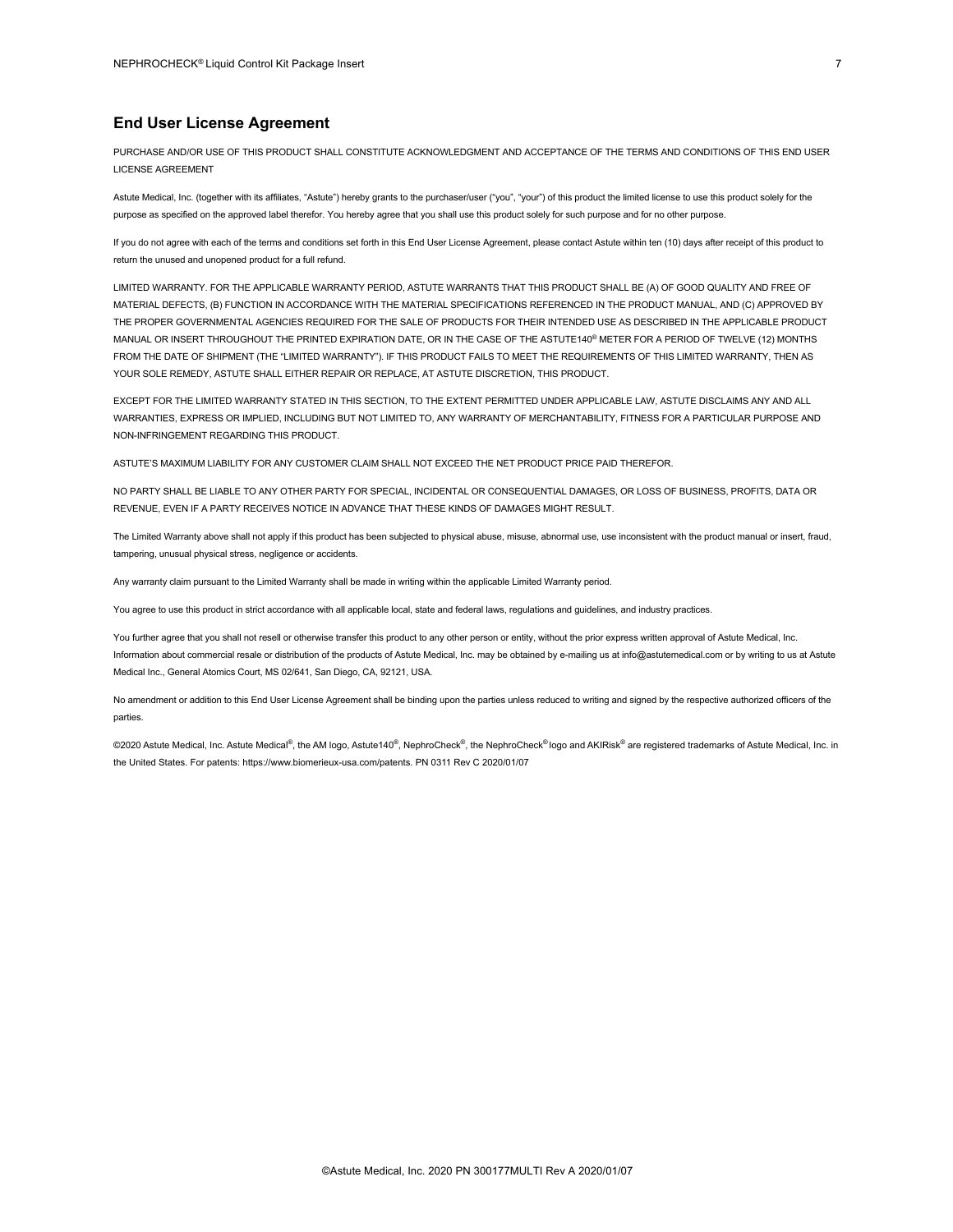## **Folleto del kit de control líquido NEPHROCHECK®**



Fabricado para Astute Medical, Inc. 3550 General Atomics Ct. Building 2 San Diego, CA 92121 USA

#### **Uso indicado**

Los Controles de Líquidos NEPHROCHECK® se utilizan para la monitorización del control de calidad del Sistema de Prueba NEPHROCHECK®.

#### **Reactivos**

El control líquido bajo NEPHROCHECK<sup>®</sup> y el control líquido alto NEPHROCHECK<sup>®</sup> son materiales de control liofilizados de dos niveles preparados a partir de la orina humana (recolectada de donantes aparentemente sanos), y las proteínas humanas TIMP-2 (inhibidores tisulares de la metaloproteinasa 2) e IGFBP-7 (proteína ligadora del factor de crecimiento insulínico 7) con estabilizadores de proteínas. Las proteínas TIMP-2 e IGFBP-7 se han agregado a la orina para lograr niveles especificados de concentración objetivo. Las concentraciones esperadas y las desviaciones estándar están impresas en las tarjetas RFID adjuntas.

#### **Advertencias y precauciones**

- El operador debe usar precauciones estándar al realizar la Prueba NEPHROCHECK® o al operar el ASTUTE140<sup>®</sup> Meter.
- § Todo el material de origen humano utilizado para fabricar este producto resultó no reactivo para los antígenos de la Hepatitis B (HBsAg), negativo mediante pruebas para los anticuerpos de VIH (VIH-1/VIH-s) y Hepatitis C (VHC), no reactivo para ARN del VIH-1 y ARN del VHC mediante licencia de NAT, y no reactivo a la prueba serológica para la sífilis (STS) mediante métodos de prueba aprobados por la FDA.
- Para uso de diagnóstico *in vitro*.
- No use el kit después de la fecha de vencimiento impresa en el exterior de la caja.
- El kit de control líquido NEPHROCHECK<sup>®</sup> contiene materiales de origen humano (orina). Manipule estos controles como si fueran potencialmente infecciosos. Se deben establecer métodos apropiados de manipulación y desecho en cumplimiento con las reglamentaciones federales y locales.
- § El kit de control líquido NEPHROCHECK® se debe usar solo con la Prueba NEPHROCHECK® y el ASTUTE140® Meter.
- § Use solo el kit de control líquido NEPHROCHECK® con el Sistema de prueba NEPHROCHECK®.
- El Kit de control líquido NEPHROCHECK<sup>®</sup> requiere el uso de pipetas calibradas de precisión. Se recomienda que los usuarios revisen los procedimientos adecuados para el uso de estos dispositivos a fin de garantizar una dispensación precisa de los volúmenes.

#### **Almacenamiento y estabilidad**

- El material del control líquido NEPHROCHECK<sup>®</sup> está liofilizado.
- § Antes de abrir el kit de control líquido NEPHROCHECK®, inspeccione los viales para detectar la ausencia de hendiduras, astillas o sellos rotos. No use los controles si encuentra algún daño.
- Antes de abrir el kit de control líquido NEPHROCHECK<sup>®</sup>, verifique que el contenido de cada vial esté seco. No use los controles si el contenido del vial parece estar húmedo.
- § Verifique que el material de control líquido NEPHROCHECK® se disuelva por completo antes de usar. No use si el contenido no parece estar totalmente disuelto.
- Una vez abierto y reconstituido, cada vial de control líquido NEPHROCHECK<sup>®</sup> es estable por 8 horas cuando se almacena tapado a temperatura ambiente de 20–25 °C (68–77 °F).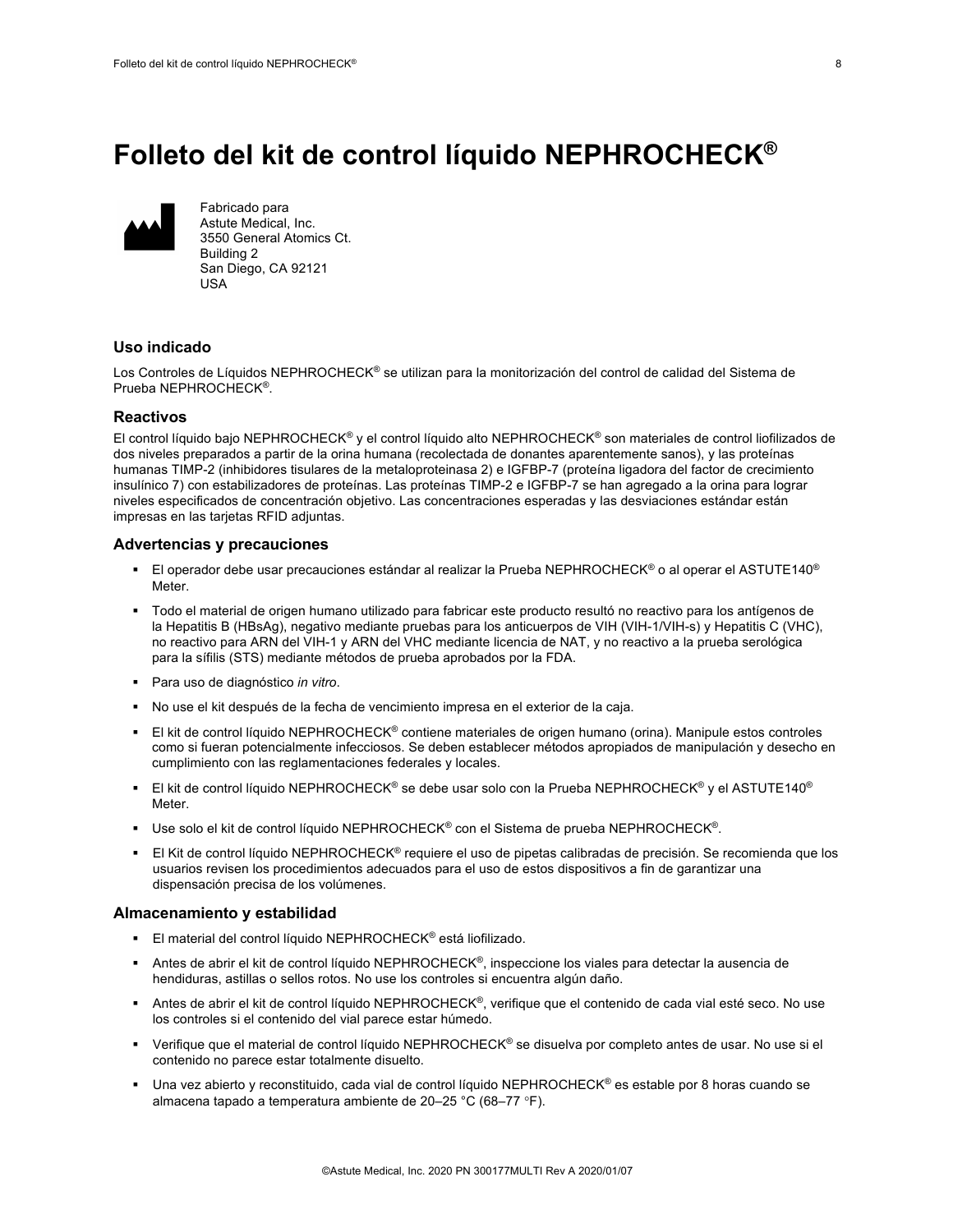- Cada vial del kit de control líquido NEPHROCHECK<sup>®</sup> está destinado solo para un uso.
- Cada vial del kit de control líquido NEPHROCHECK® no debe almacenarse después de abrirlo o de usarlo.
- Cada vial de control líquido NEPHROCHECK® no abierto es estable hasta la fecha de vencimiento impresa en la caja cuando se almacena refrigerado o congelado entre -20 °C – 4 °C (-4 °F – 39.2 °F).

#### **Materiales suministrados**

Kit del control líquido NEPHROCHECK® (número de pieza 500013) que contiene:

- Control líquido alto NEPHROCHECK<sup>® | conπαι | н</sup> ................. 1 x 500 μl (liofilizado)
- Control líquido bajo NEPHROCHECK<sup>® | contradLL |</sup> ..................1 x 500 µl (liofilizado)
- Tarjeta RFID del control líquido alto NEPHROCHECK<sup>® | RFID | contral | H</sup> | ..................1
- Tarjeta RFID del control líquido bajo NEPHROCHECK<sup>® | RFID CONTROL | 1</sup> .................1
- § Folleto del kit de control líquido NEPHROCHECK® ...........................................1

#### **Materiales necesarios pero no suministrados**

- § Kit del ASTUTE140® Meter (NP 500017)
- Kit de prueba NEPHROCHECK<sup>®</sup> (NP 500011)
- § Solución amortiguadora de prueba NEPHROCHECK® (incluida en el Kit de prueba NEPHROCHECK®)
- § Pipeta calibrada de precisión, que puede dispensar 100 µl y 500 µl
- § Agua desionizada

#### **Consideraciones sobre el control de calidad**

Cada cartucho de la prueba NEPHROCHECK® contiene dos zonas de detección utilizadas como controles internos (un control positivo y un control negativo). Este control positivo y negativo se ejecuta automáticamente con cada muestra, a fin de confirmar la integridad del cartucho de la prueba NEPHROCHECK<sup>®</sup> y el rendimiento del ASTUTE140<sup>®</sup> Meter. Estos controles son adicionales a los controles líquidos NEPHROCHECK® externos.

Las buenas prácticas de laboratorio sugieren que se prueben los controles líquidos NEPHROCHECK® externos:

- § Cada 30 días
- Con cada nuevo número de lote de kits de prueba NEPHROCHECK<sup>®</sup>
- **•** Con cada nuevo envío de kits de prueba NEPHROCHECK<sup>®</sup>
- **Después de las tareas de mantenimiento o servicio en el ASTUTE140<sup>®</sup> Meter**
- § Se deben usar de acuerdo con las reglamentaciones locales, estatales y federales sobre requisitos de acreditación

#### **Registro de lotes de análisis**

**Antes de utilizar el kit de control líquido NEPHROCHECK®, se debe registrar un lote de análisis NEPHROCHECK®.**

Para registrar un lote de análisis, realice los siguientes pasos:

- 1. Tome la tarjeta RFID de la prueba NEPHROCHECK® incluida con el Kit de prueba NEPHROCHECK® del lote de análisis a registrar.
- 2. Presione la tecla para mostrar el **Menú principal** (si registra el lote de análisis inmediatamente después de un correcto inicio de sesión, visualizará el **Menú principal** automáticamente).
- 3. Use las teclas de navegación para resaltar el icono de **Menú del operador**.
- 4. Presione la tecla de acceso directo de la derecha para mostrar el **Menú del operador**.
- 5. Cuando se muestra el **Menú del operador**, se resalta **Administrar lotes**. Presione la tecla de acceso directo de la derecha para mostrar la pantalla **Administrar lotes**.
- 6. Cuando visualiza la pantalla de **Administrar lotes**, se resalta **Administrar lotes de análisis**. Presione la tecla de acceso directo de la derecha para mostrar la pantalla de **Lotes de análisis registrados**.
- 7. En la pantalla de **Lotes de análisis registrados**, se mostrará una lista de los lotes de análisis registrados anteriormente. Si el lote registrado aparece en la lista, ya ha sido registrado y no es necesario registrarlo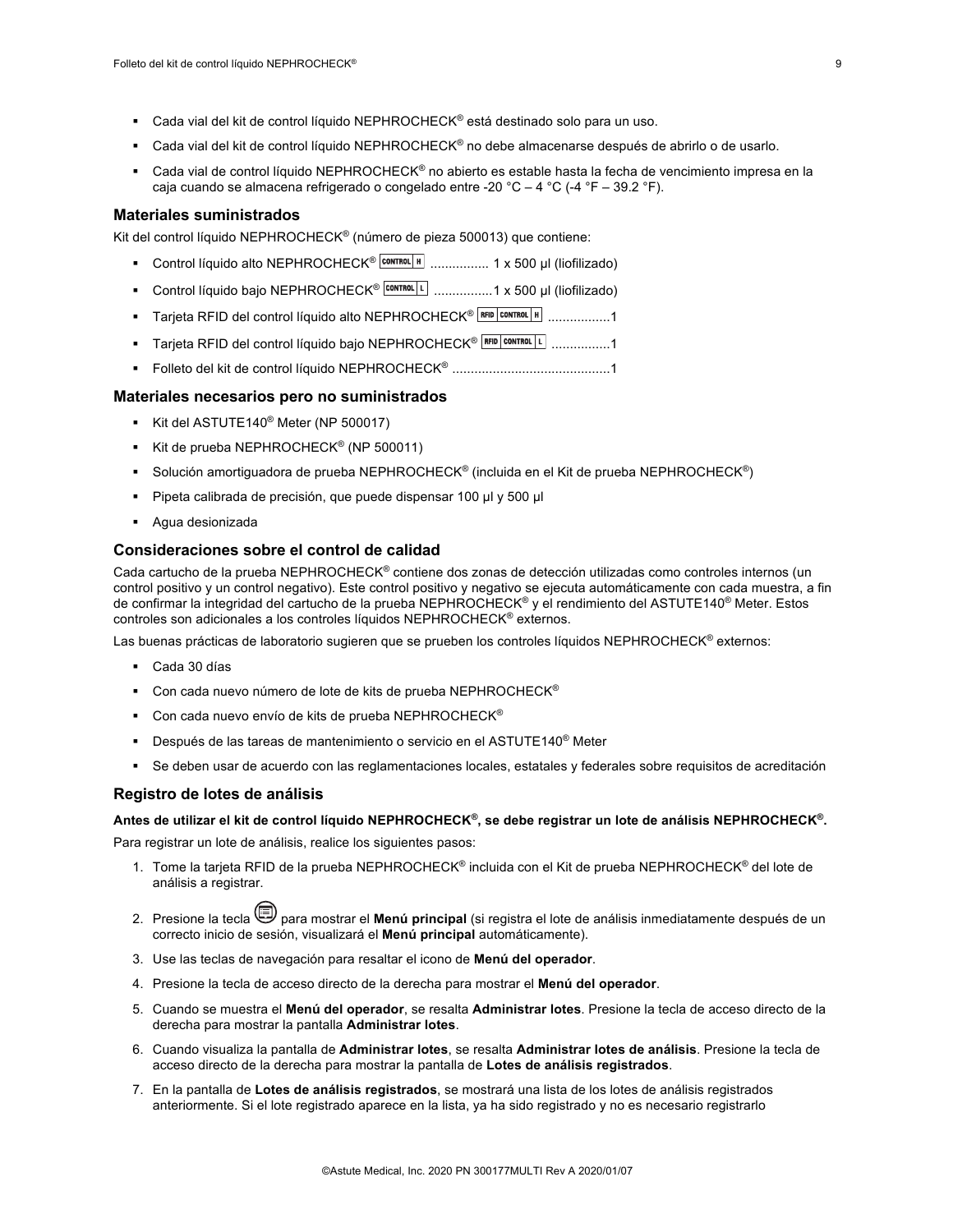nuevamente. Presione la tecla de acceso directo de la izquierda para regresar al **Menú principal** y continúe con el paso 13. Si el lote de análisis no aparece en la lista, continúe con el paso 8.

- 8. En la pantalla de **Lotes de análisis registrados**, presione la tecla de acceso directo de la derecha para mostrar el menú emergente de **Opciones**.
- 9. Cuando se muestra el menú emergente de **Opciones**, se resalta **Imprimir lista**. Use la tecla  $\bigtriangledown$  para resaltar **Registrar lote** y presione la tecla de acceso directo de la derecha.
- 10. Cuando se le solicite, sostenga la tarjeta RFID de la prueba NEPHROCHECK® para el lote de análisis al lado o sobre el teclado numérico para registrar la información del lote de análisis y seleccione **OK** presionando la tecla de acceso directo de la derecha.
- 11.Si se registra correctamente, aparecerá una pantalla que muestre el número del lote de análisis, el tipo de prueba y los analitos detectados por la prueba. Presione la tecla de acceso directo de la derecha y seleccione **Aceptar.** El lote de análisis que se acaba de registrar debe aparecer en la lista de lotes de análisis registrados.
- 12.Si se registra incorrectamente, aparecerá un mensaje de error. Presione la tecla de acceso directo de la derecha y seleccione **OK** y cierre el mensaje de error. Repita los pasos 10–11. Si se registra incorrectamente por segunda vez, contacte al Soporte Técnico de Astute (Vea "Información para pedidos e información de contacto" para obtener la información de contacto).
- 13. Después de usar, coloque la tarjeta RFID de la prueba NEPHROCHECK® en su funda y regrésela al kit de donde se tomó. Una vez que se usaron todos los cartuchos en el kit, la tarjeta RFID de la prueba NEPHROCHECK® y el kit de prueba NEPHROCHECK® se pueden desechar de acuerdo con las reglamentaciones locales.
- 14.Para registrar otro lote de análisis, ubique la tarjeta RFID de la prueba NEPHROCHECK® para el lote de análisis a registrar y repita los pasos 7–13.

#### **Registro del lote de control líquido**

Para cada kit de control líquido NEPHROCHECK®, se debe realizar el proceso de registro de control líquido dos veces con las tarjetas RFID provistas de control líquido NEPHROCHECK®:

- Una vez para el control líquido **alto** NEPHROCHECK®
- Una vez para el control líquido **bajo** NEPHROCHECK®
- 1. Desde el **Menú del operador** en el ASTUTE140® Meter, seleccione **Administrar lotes** y luego **Adminstrar lotes de CCL** para mostrar la pantalla **Lotes CCL registrados**. Si el lote de control líquido NEPHROCHECK® a registrar aparece en la lista, ya ha sido registrado y no es necesario registrarlo nuevamente. Si el kit de control líquido NEPHROCHECK® a registrar no aparece en la lista, abra el menú emergente de **Opciones**, seleccione **Registrar lote** y, cuando se le solicite, registre el control usando la tarjeta RFID de control líquido NEPHROCHECK® apropiada (vea "Registro del lote de control líquido" en el Manual del usuario del ASTUTE140® Meter para ver instrucciones detalladas).
- 2. Si se registra correctamente, aparecerá una pantalla indicando que el número de lote del control líquido se leyó correctamente de la tarjeta RFID de control líquido NEPHROCHECK®, y se mostrará el número de lote. Siga el mismo procedimiento para el segundo nivel de controles.
- 3. Para ver instrucciones adicionales, consulte el Manual del usuario del ASTUTE140® Meter.

#### **Procedimiento de control**

Prepare cada vial del kit de control líquido NEPHROCHECK® de la siguiente forma:

- 1. Retire la tapa de un solo vial de control líquido NEPHROCHECK<sup>®</sup> (alto o bajo).
- 2. Agregue 500 µl de agua desionizada usando una pipeta calibrada de precisión.
- 3. Vuelva a tapar el vial e invierta el vial tres veces para mezclar.
- 4. Confirme visualmente que el material liofilizado está completamente disuelto antes de usar.
- 5. Configure el ASTUTE140® Meter para probar la primera muestra de control líquido (vea "Control externo de calidad de líquidos" en el Manual del usuario del ASTUTE140® Meter para ver instrucciones detalladas).
- 6. Retire un nuevo cartucho de prueba NEPHROCHECK® y un vial del conjugado de prueba NEPHROCHECK® de la bolsa de aluminio y coloque sobre una superficie plana.
- 7. Cada vial del conjugado de prueba NEPHROCHECK<sup>®</sup> contiene una sola esfera de conjugado. Retire la tapa del vial del conjugado de prueba NEPHROCHECK®. Inspeccione visualmente la tapa y el vial para asegurarse de que la esfera del conjugado no se haya adherido a la tapa y esté presente en el vial. Si la esfera se ha adherido a la tapa,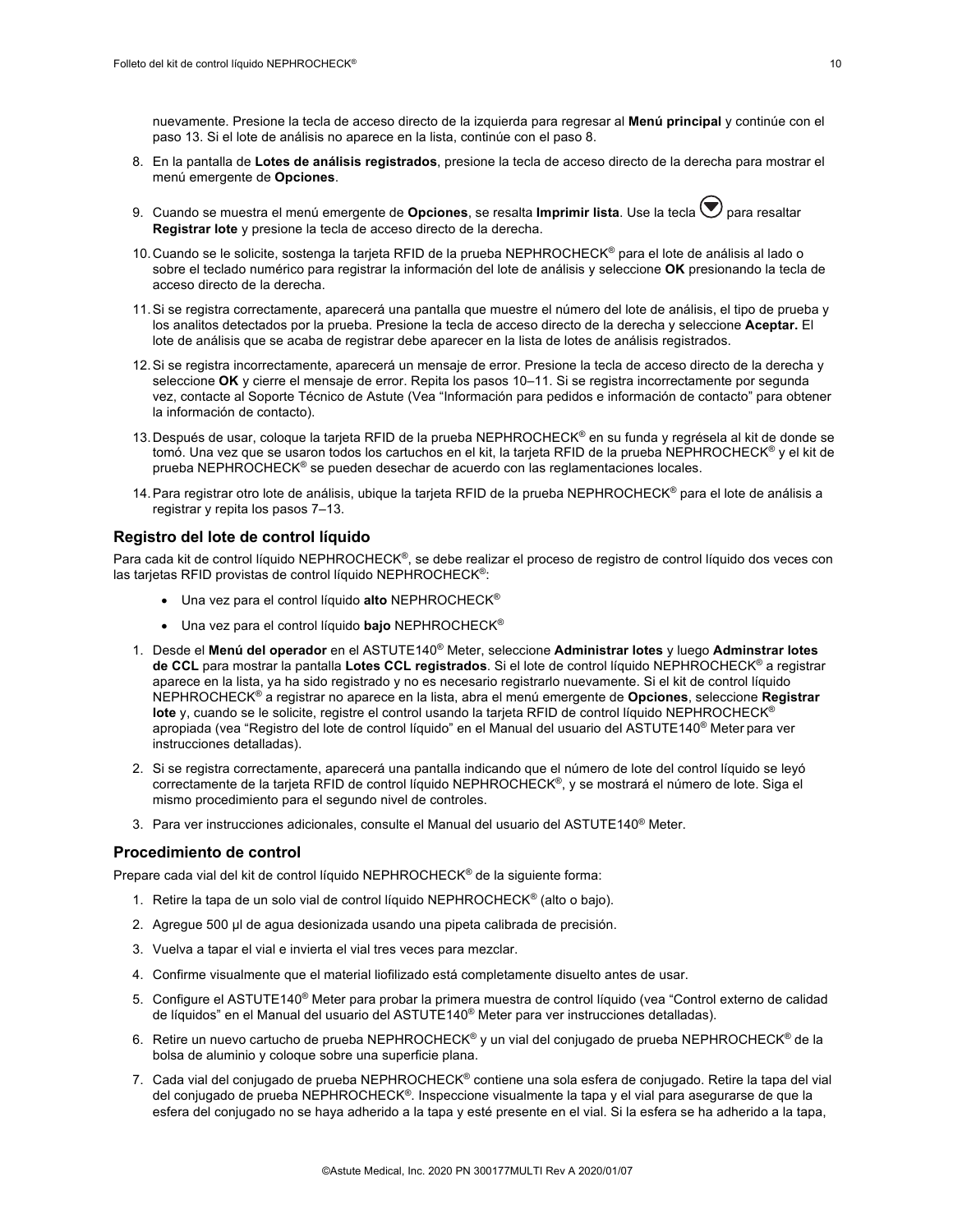coloque la tapa en el vial y golpetee tres veces. Repita de ser necesario hasta que la esfera se deposite en el vial. No toque la esfera ni intente retirarla de la tapa de ningún otro modo.

- 8. Con una pipeta, vierta 100 µl de solución amortiguadora de prueba NEPHROCHECK® (incluida en el kit de prueba NEPHROCHECK®) en el vial de conjugado que contiene la esfera de conjugado. Esto resultará en una reconstitución de la esfera del conjugado en una solución.
- 9. Con una pipeta, vierta 100 µl de solución reconstituida de control líquido NEPHROCHECK® en el vial de conjugado NEPHROCHECK<sup>®</sup> que ahora contiene la solución reconstituida de la esfera de conjugado. Mezcle bien (mezcle al menos tres veces usando la punta de la pipeta).
- 10.Con una pipeta, vierta 100 µl de solución mezclada de control en el puerto de la muestra designado en el cartucho de prueba NEPHROCHECK®. Espere aproximadamente un minuto para que el pocillo redondo absorba la muestra.



- 11. Sostenga el cartucho de prueba NEPHROCHECK<sup>®</sup> desde sus sujeciones laterales, coloque el cartucho dentro de la bandeja del ASTUTE140® Meter con el logotipo de Astute Medical hacia el interior de la bandeja del dispositivo. Mantenga el cartucho de prueba NEPHROCHECK® en posición horizontal y evite inclinar el cartucho de prueba durante la colocación en la bandeja del ASTUTE140® Meter.
- 12.Cierre la bandeja del ASTUTE140® Meter. En aproximadamente 20 minutos, se mostrará el resultado del control (el tiempo de incubación de la prueba NEPHROCHECK® debe ser de ≤25 minutos desde el momento de incubación de la muestra programado en el ASTUTE140<sup>®</sup> Meter). El ASTUTE140<sup>®</sup> Meter mostrará los resultados del control líquido numéricamente y como **Aprobado/Fallido**.
- 13. Presione la tecla  $\bigoplus$  para abrir la bandeja del ASTUTE140<sup>®</sup> Meter. Retire el cartucho de prueba NEPHROCHECK<sup>®</sup> y deseche el cartucho, el vial de control y el vial de conjugado de acuerdo con las reglamentaciones locales.
- 14.Repita los pasos 1–13 para el segundo vial del kit de control líquido NEPHROCHECK®.

#### **Proceso de preparación del control líquido NEPHROCHECK®**



## **Resultados**

El ASTUTE140® Meter comparará los resultados del control alto y bajo con los valores esperados transferidos a la memoria del dispositivo desde la tarjeta RFID del control líquido NEPHROCHECK®.

Los resultados del control se mostrarán con la palabra **Pasado** si se aprobó el procedimiento, o **Error** si no se aprobó. Se informará un resultado de desaprobado si los resultados del control líquido están fuera de las dos desviaciones estándar del valor esperado. Se informará un resultado **no válido** si fallan los controles integrados. Si se desaprueba el procedimiento de CCL, ejecute el procedimiento de CCL nuevamente, con una nueva Prueba NEPHROCHECK®. Si el procedimiento se desaprueba por segunda vez, contacte al Soporte Técnico de Astute. La configuración predeterminada de fabricación para resultados aceptables de control se establece en dos desviaciones estándar del valor esperado.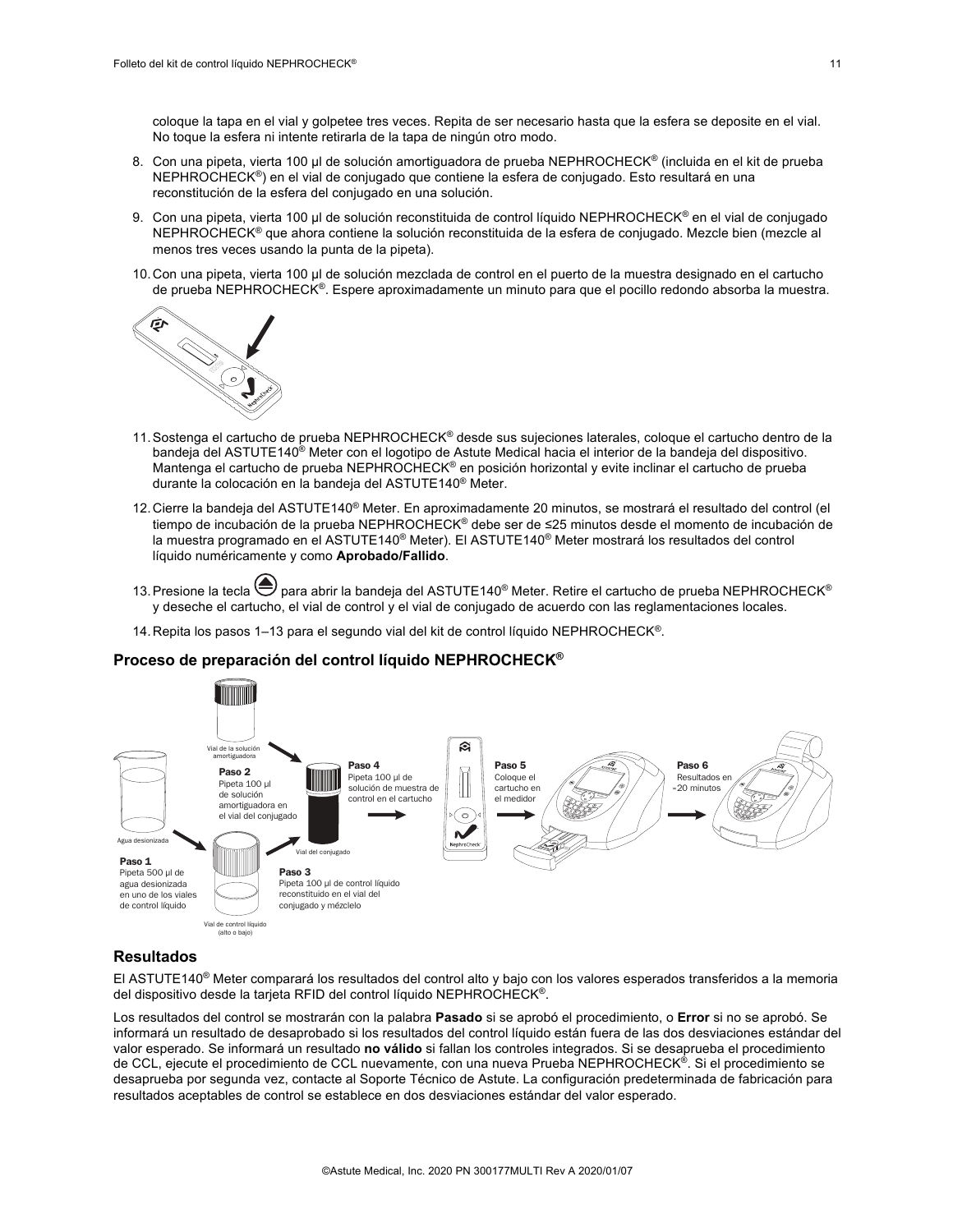Los resultados del control se almacenan en la memoria del ASTUTE140<sup>®</sup> Meter y se puede acceder a ellos en cualquier momento (vea el Manual del usuario de ASTUTE140® para consultar las instrucciones sobre cómo acceder o administrar los resultados de prueba).

#### **Resultados esperados**

Las tarjetas RFID del control líquido NEPHROCHECK® para cada control (alto y bajo) se incluyen en el kit de control líquido NEPHROCHECK® y contienen información que incluye el número de lote y la fecha de vencimiento de los controles y los rangos del valor esperado (concentración) de las proteínas. Esta información se transfiere de la tarjeta RFID del control líquido NEPHROCHECK® al ASTUTE140® Meter durante el registro del kit de control líquido NEPHROCHECK®. Se puede acceder al número de lote y la fecha de vencimiento mediante el ASTUTE140® Meter en cualquier momento (vea el Manual del usuario del ASTUTE140® Meter para consultar las instrucciones).

Los valores esperados se determinan analizando los controles líquidos NEPHROCHECK® con la prueba NEPHROCHECK® durante la fabricación del producto. Los rangos de valores esperados se determinan a partir del promedio y la desviación estándar de estos resultados de prueba.

Los valores esperados transferidos a la memoria del ASTUTE140® Meter desde la tarjeta RFID del control líquido NEPHROCHECK® representan los resultados que se deberían obtener con la Prueba NEPHROCHECK®. Si no se obtienen los resultados esperados, puede indicar que la prueba no se realizó correctamente o que los componentes del kit de prueba no funcionaban correctamente. Si no se obtienen los resultados de control esperados, no informe los resultados de la Prueba NEPHROCHECK® y repita el análisis de los controles. Si no se obtienen los resultados esperados por segunda vez, contacte al Soporte Técnico de Astute.

#### **Estandarización**

Los controles líquidos NEPHROCHECK<sup>®</sup> son trazables para las soluciones estándar de referencia que contienen una masa definida (concentración) de las proteínas TIMP-2 y IGFBP-7, de acuerdo con la EN ISO 17511. Los controles líquidos NEPHROCHECK<sup>®</sup> y la Prueba NEPHROCHECK<sup>®</sup> son trazables para las mismas soluciones estándar de referencia.

#### **Limitaciones del procedimiento**

Los rangos dados para los valores esperados están destinados a actuar solo como lineamientos. Los laboratorios deben determinar sus rangos y desviaciones estándar de acuerdo con sus propias políticas de prueba y límites de tolerancia.

#### **Información para pedidos e información de contacto**

Kit de control líquido NEPHROCHECK® (NP 500013)

Si tiene preguntas sobre el uso o rendimiento del Kit de control líquido NEPHROCHECK<sup>®</sup> o algún producto de Astute Medical, Inc., contacte al Soporte Técnico de Astute.

Astute Medical, Inc. 3550 General Atomics Ct. Building 2 San Diego, CA 92121 USA Teléfono: +1 (855) 317-2788 (de lunes a viernes, de 8:00 a.m. a 5:00 p.m. PST) Correo electrónico: technicalsupport@astutemedical.com Sitio web: www.astutemedical.com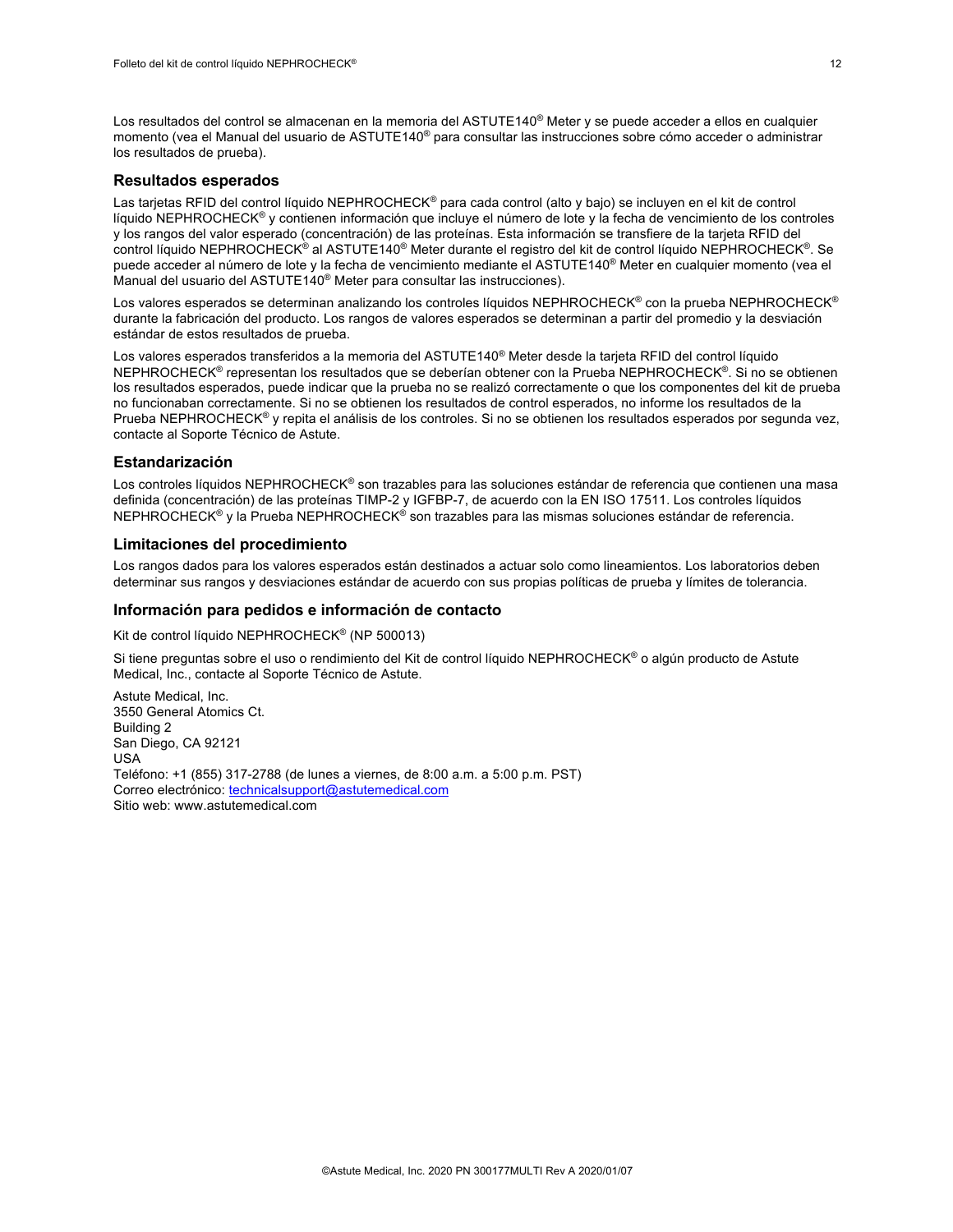## **Glosario de símbolos**

| Símbolo                 | Referencia<br>estándar | Título del símbolo                            | Número de<br>referencia<br>del símbolo | Descripción del símbolo provista por<br>el estándar de referencia                                                                  |
|-------------------------|------------------------|-----------------------------------------------|----------------------------------------|------------------------------------------------------------------------------------------------------------------------------------|
|                         | a                      | Fabricante                                    | 5.1.1                                  | Indica el fabricante del dispositivo médico, tal<br>como se define en las Directivas de la UE<br>90/385/EEC, 93/42/EEC y 98/79/EC. |
| i                       | a                      | Consultar las<br>instrucciones de uso         | 5.4.3                                  | Indica la necesidad de que el usuario consulte<br>las instrucciones de uso.                                                        |
| <b>IVD</b>              | a                      | Dispositivo médico de<br>diagnóstico in vitro | 5.5.1                                  | Indica un dispositivo médico destinado a<br>usarse como dispositivo médico de<br>diagnóstico in vitro.                             |
| <b>REF</b>              | a                      | Número de catálogo                            | 5.1.6                                  | Indica el número de catálogo del fabricante<br>de forma tal de identificar el dispositivo<br>médico.                               |
| LOT                     | a                      | Código de lote                                | 5.1.5                                  | Indica el código de lote del fabricante para<br>poder identificar el lote.                                                         |
|                         | a                      | Fecha de vencimiento                          | 5.1.4                                  | Indica la fecha después de la que no se debe<br>utilizar el dispositivo médico.                                                    |
|                         | a                      | No reutilizar                                 | 5.4.2                                  | Indica un dispositivo médico destinado a un<br>solo uso, o para uso en un solo paciente<br>durante un solo procedimiento.          |
|                         | a                      | Límite de temperatura                         | 5.3.7                                  | Indica los límites de temperatura a los que se<br>puede exponer de forma segura el dispositivo<br>médico.                          |
|                         | a                      | Riesgos biológicos                            | 5.4.1                                  | Indica que existen riesgos biológicos<br>potenciales asociados con el dispositivo<br>médico.                                       |
| $\overline{\mathbf{X}}$ | b                      | Promedio, media de la<br>muestra              | 1.15                                   | Suma media aritmética de las variables<br>aleatorias en una muestra aleatoria dividida<br>por el número de términos en la suma     |
| $\sigma$                | b                      | Desviación estándar                           | 2.37                                   | Raíz cuadrada positiva de la varianza                                                                                              |
| <b>CONTENTS</b>         | C                      | Contenido                                     |                                        | Contenido                                                                                                                          |
| <b>EXPECTED VALUES</b>  | C                      | Valores esperados                             |                                        | Valores esperados                                                                                                                  |
| CONTROL   H             | C                      | Control líquido alto                          |                                        | Control líquido alto                                                                                                               |
| CONTROL L               | C                      | Control líquido bajo                          |                                        | Control líquido bajo                                                                                                               |
| RFID CONTROL   H        | C                      | Tarjeta RFID del control<br>líquido alto      |                                        | Tarjeta RFID del control líquido alto                                                                                              |
| RFID CONTROL   L        | C                      | Tarjeta RFID del control<br>líquido bajo      |                                        | Tarjeta RFID del control líquido bajo                                                                                              |
| <b>RFID LOT</b>         | C                      | Lote RFID                                     |                                        | Lote RFID                                                                                                                          |
| LIQUID CONTROL KIT      | c                      | Kit de control líquido                        |                                        | Kit de control líquido                                                                                                             |

Leyenda de referencia normalizada (número de designación y título):

- a) ANSI/AAMI/ISO 15223-1 e ISO 15223-1 Dispositivos médicos a utilizar con etiquetas de dispositivos médicos, etiquetado e información a proporcionar - Parte 1: Requisitos generales
- b) ISO 3534-1 Estadística: vocabulario y símbolos Parte 1: Términos estadísticos generales y términos utilizados en probabilidad
- c) Símbolo que contiene texto de explicación para una mayor claridad